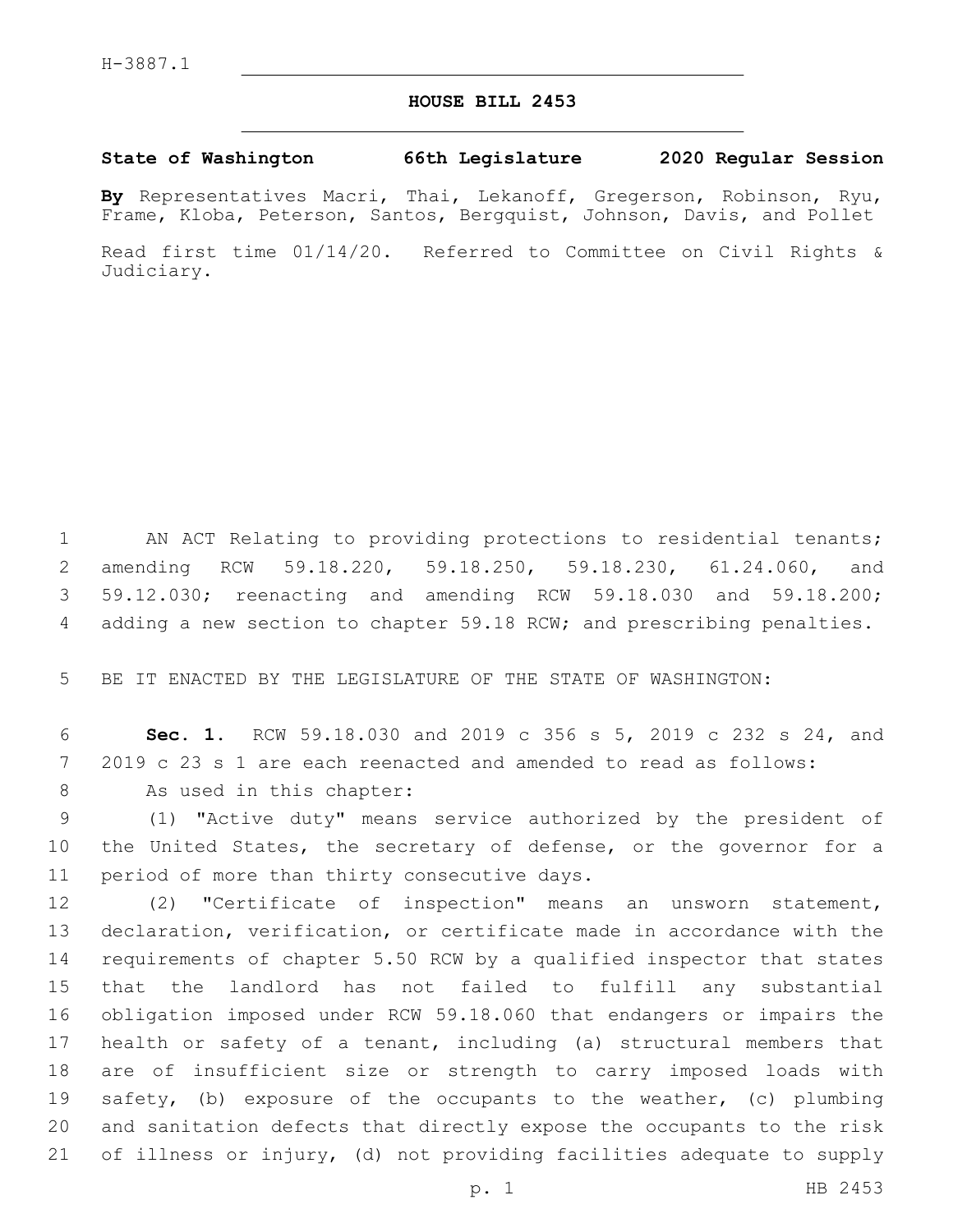heat and water and hot water as reasonably required by the tenant, (e) providing heating or ventilation systems that are not functional or are hazardous, (f) defective, hazardous, or missing electrical wiring or electrical service, (g) defective or hazardous exits that increase the risk of injury to occupants, and (h) conditions that 6 increase the risk of fire.

 (3) "Commercially reasonable manner," with respect to a sale of a deceased tenant's personal property, means a sale where every aspect of the sale, including the method, manner, time, place, and other terms, must be commercially reasonable. If commercially reasonable, a landlord may sell the tenant's property by public or private proceedings, by one or more contracts, as a unit or in parcels, and 13 at any time and place and on any terms.

 (4) "Comprehensive reusable tenant screening report" means a tenant screening report prepared by a consumer reporting agency at the direction of and paid for by the prospective tenant and made available directly to a prospective landlord at no charge, which contains all of the following: (a) A consumer credit report prepared by a consumer reporting agency within the past thirty days; (b) the prospective tenant's criminal history; (c) the prospective tenant's eviction history; (d) an employment verification; and (e) the 22 prospective tenant's address and rental history.

 (5) "Criminal history" means a report containing or summarizing (a) the prospective tenant's criminal convictions and pending cases, the final disposition of which antedates the report by no more than seven years, and (b) the results of a sex offender registry and United States department of the treasury's office of foreign assets control search, all based on at least seven years of address history and alias information provided by the prospective tenant or available 30 in the consumer credit report.

 (6) "Designated person" means a person designated by the tenant 32 under RCW 59.18.590.

(7) "Distressed home" has the same meaning as in RCW 61.34.020.

 (8) "Distressed home conveyance" has the same meaning as in RCW 61.34.020.35

 (9) "Distressed home purchaser" has the same meaning as in RCW 61.34.020.37

 (10) "Dwelling unit" is a structure or that part of a structure which is used as a home, residence, or sleeping place by one person or by two or more persons maintaining a common household, including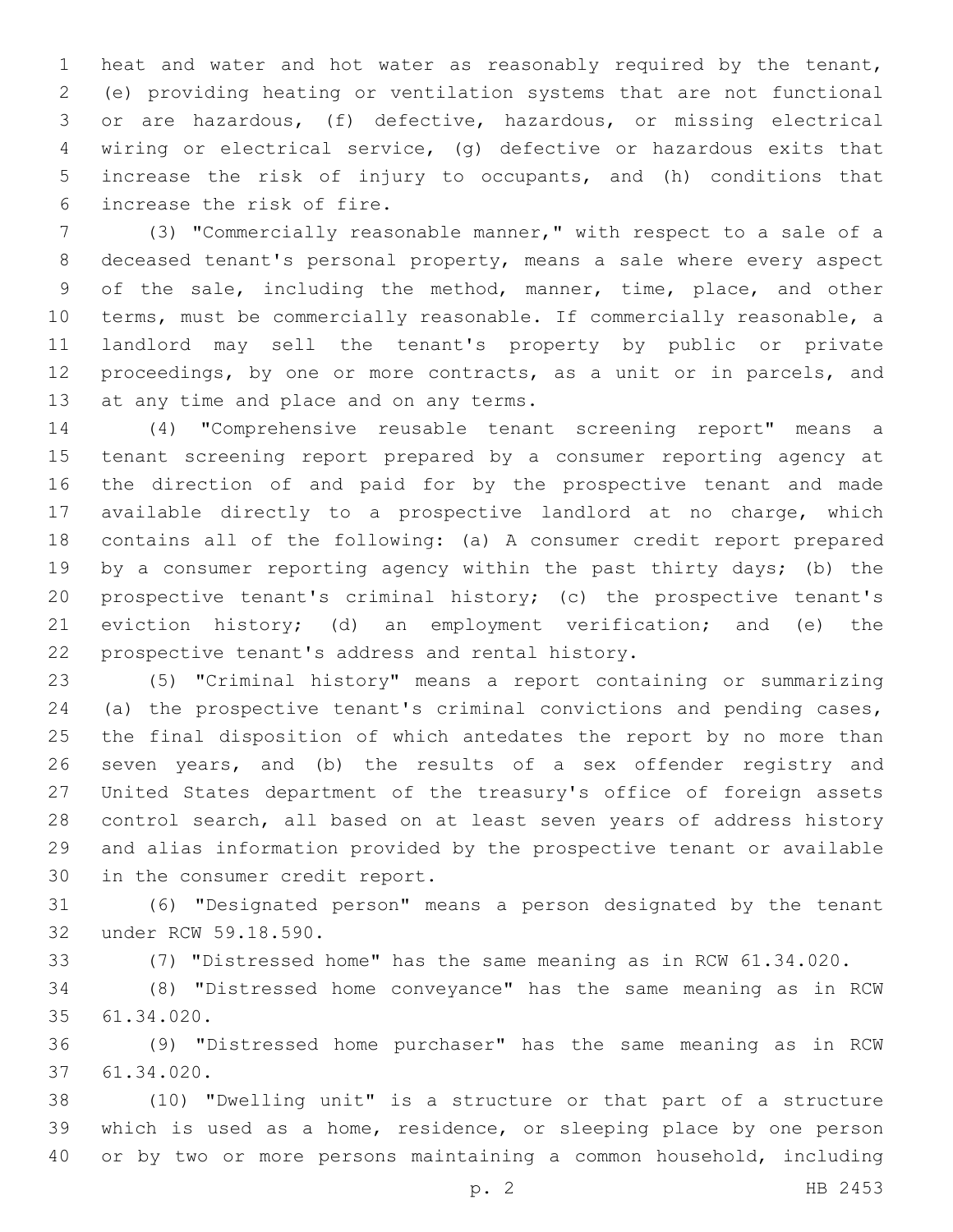but not limited to single-family residences and units of multiplexes, 2 apartment buildings, and mobile homes.

 (11) "Eviction history" means a report containing or summarizing the contents of any records of unlawful detainer actions concerning the prospective tenant that are reportable in accordance with state law, are lawful for landlords to consider, and are obtained after a search based on at least seven years of address history and alias information provided by the prospective tenant or available in the 9 consumer credit report.

 (12) "Gang" means a group that: (a) Consists of three or more persons; (b) has identifiable leadership or an identifiable name, 12 sign, or symbol; and (c) on an ongoing basis, regularly conspires and 13 acts in concert mainly for criminal purposes.

 (13) "Gang-related activity" means any activity that occurs 15 within the gang or advances a gang purpose.

(14) "In danger of foreclosure" means any of the following:

 (a) The homeowner has defaulted on the mortgage and, under the terms of the mortgage, the mortgagee has the right to accelerate full payment of the mortgage and repossess, sell, or cause to be sold the 20 property;

 (b) The homeowner is at least thirty days delinquent on any loan 22 that is secured by the property; or

 (c) The homeowner has a good faith belief that he or she is likely to default on the mortgage within the upcoming four months due to a lack of funds, and the homeowner has reported this belief to:

26 (i) The mortgagee;

 (ii) A person licensed or required to be licensed under chapter 28 19.134 RCW;

 (iii) A person licensed or required to be licensed under chapter 30 19.146 RCW;

 (iv) A person licensed or required to be licensed under chapter 32 18.85 RCW;

(v) An attorney-at-law;33

 (vi) A mortgage counselor or other credit counselor licensed or certified by any federal, state, or local agency; or

(vii) Any other party to a distressed property conveyance.

 (15) "Landlord" means the owner, lessor, or sublessor of the dwelling unit or the property of which it is a part, and in addition means any person designated as representative of the owner, lessor,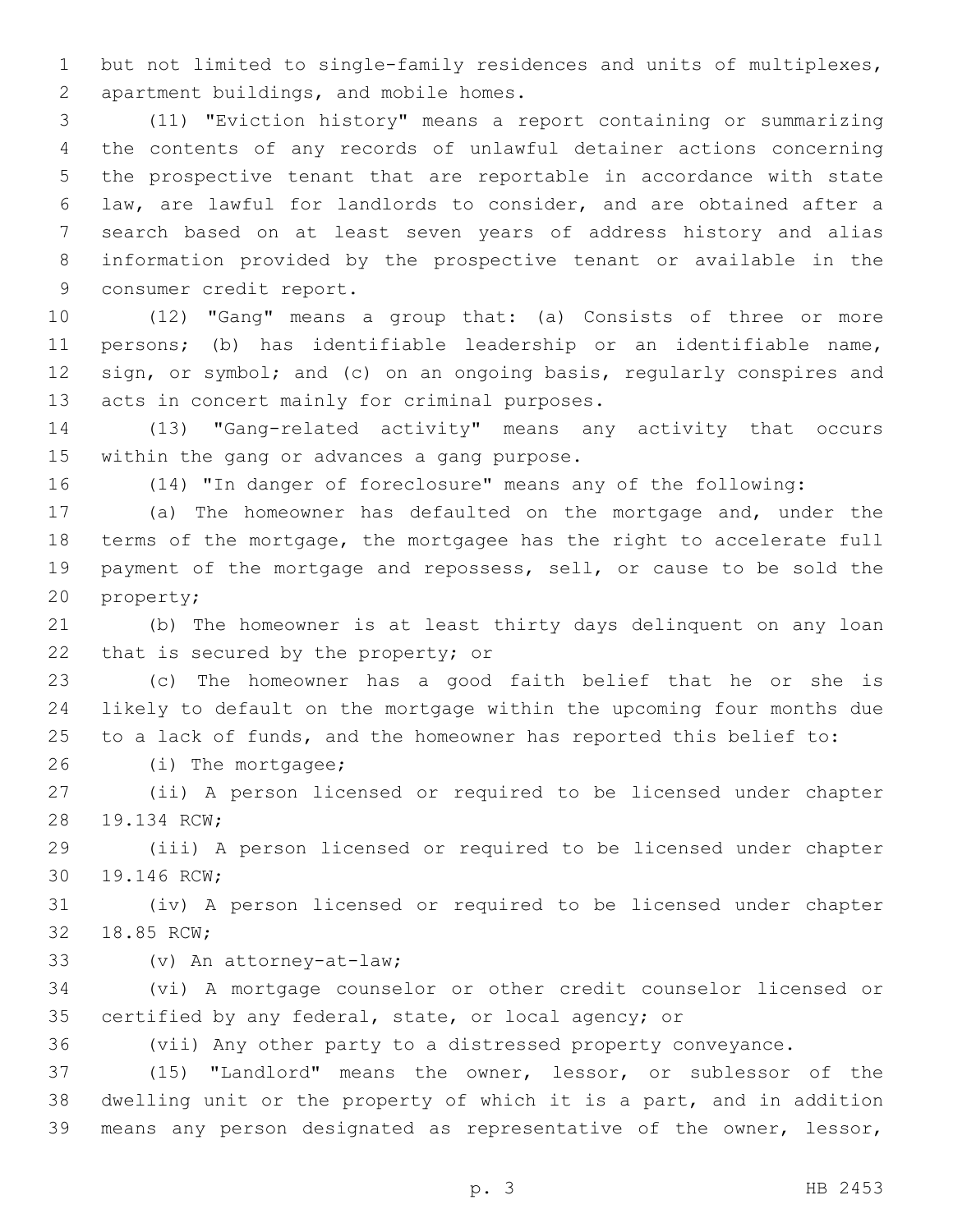or sublessor including, but not limited to, an agent, a resident 2 manager, or a designated property manager.

 (16) "Mortgage" is used in the general sense and includes all instruments, including deeds of trust, that are used to secure an 5 obligation by an interest in real property.

 (17) "Orders" means written official military orders, or any written notification, certification, or verification from the service member's commanding officer, with respect to the service member's 9 current or future military status.

 (18) "Owner" means one or more persons, jointly or severally, in 11 whom is vested:

(a) All or any part of the legal title to property; or

 (b) All or part of the beneficial ownership, and a right to 14 present use and enjoyment of the property.

 (19) "Permanent change of station" means: (a) Transfer to a unit located at another port or duty station; (b) change in a unit's home port or permanent duty station; (c) call to active duty for a period not less than ninety days; (d) separation; or (e) retirement.

 (20) "Person" means an individual, group of individuals, corporation, government, or governmental agency, business trust, estate, trust, partnership, or association, two or more persons having a joint or common interest, or any other legal or commercial 23 entity.

 (21) "Premises" means a dwelling unit, appurtenances thereto, grounds, and facilities held out for the use of tenants generally and any other area or facility which is held out for use by the tenant.

 (22) "Property" or "rental property" means all dwelling units on a contiguous quantity of land managed by the same landlord as a 29 single, rental complex.

 (23) "Prospective landlord" means a landlord or a person who advertises, solicits, offers, or otherwise holds a dwelling unit out 32 as available for rent.

 (24) "Prospective tenant" means a tenant or a person who has applied for residential housing that is governed under this chapter.

 (25) "Qualified inspector" means a United States department of housing and urban development certified inspector; a Washington state licensed home inspector; an American society of home inspectors certified inspector; a private inspector certified by the national association of housing and redevelopment officials, the American association of code enforcement, or other comparable professional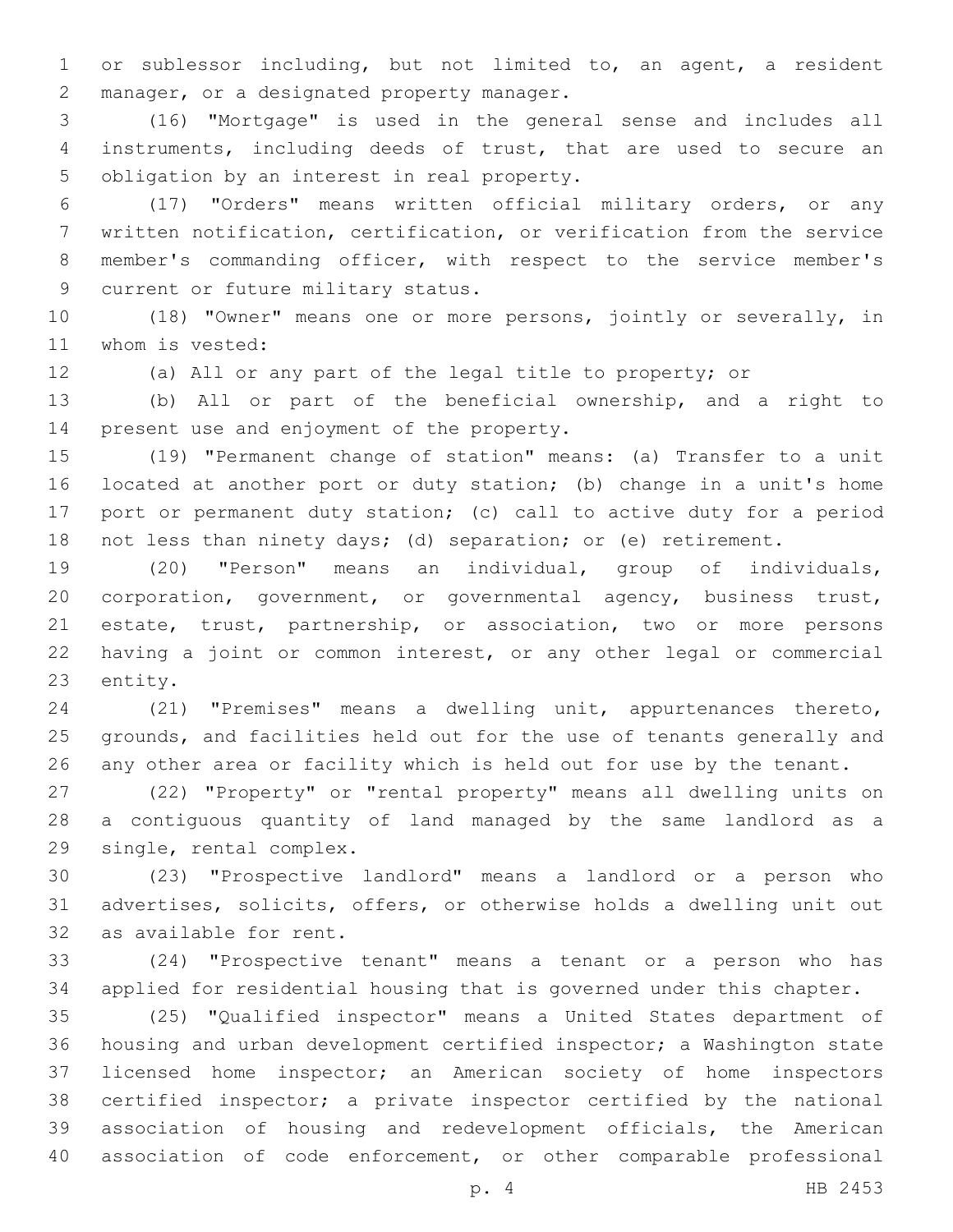association as approved by the local municipality; a municipal code enforcement officer; a Washington licensed structural engineer; or a 3 Washington licensed architect.

 (26) "Reasonable attorneys' fees," where authorized in this chapter, means an amount to be determined including the following factors: The time and labor required, the novelty and difficulty of the questions involved, the skill requisite to perform the legal service properly, the fee customarily charged in the locality for similar legal services, the amount involved and the results obtained, and the experience, reputation and ability of the lawyer or lawyers 11 performing the services.

 (27) "Reasonable manner," with respect to disposing of a deceased tenant's personal property, means to dispose of the property by donation to a not-for-profit charitable organization, by removal of 15 the property by a trash hauler or recycler, or by any other method 16 that is reasonable under the circumstances.

 (28) "Rent" or "rental amount" means recurring and periodic charges identified in the rental agreement for the use and occupancy of the premises, which may include charges for utilities. Except as provided in RCW 59.18.283(3), these terms do not include nonrecurring 21 charges for costs incurred due to late payment, damages, deposits, legal costs, or other fees, including attorneys' fees.

 (29) "Rental agreement" means all agreements which establish or modify the terms, conditions, rules, regulations, or any other provisions concerning the use and occupancy of a dwelling unit.

 (30) "Service member" means an active member of the United States armed forces, a member of a military reserve component, or a member of the national guard who is either stationed in or a resident of 29 Washington state.

 (31) A "single-family residence" is a structure maintained and used as a single dwelling unit. Notwithstanding that a dwelling unit shares one or more walls with another dwelling unit, it shall be deemed a single-family residence if it has direct access to a street and shares neither heating facilities nor hot water equipment, nor any other essential facility or service, with any other dwelling 36 unit.

 (32) A "tenant" is any person who is entitled to occupy a dwelling unit primarily for living or dwelling purposes under a 39 rental agreement.

(33) "Tenant representative" means:40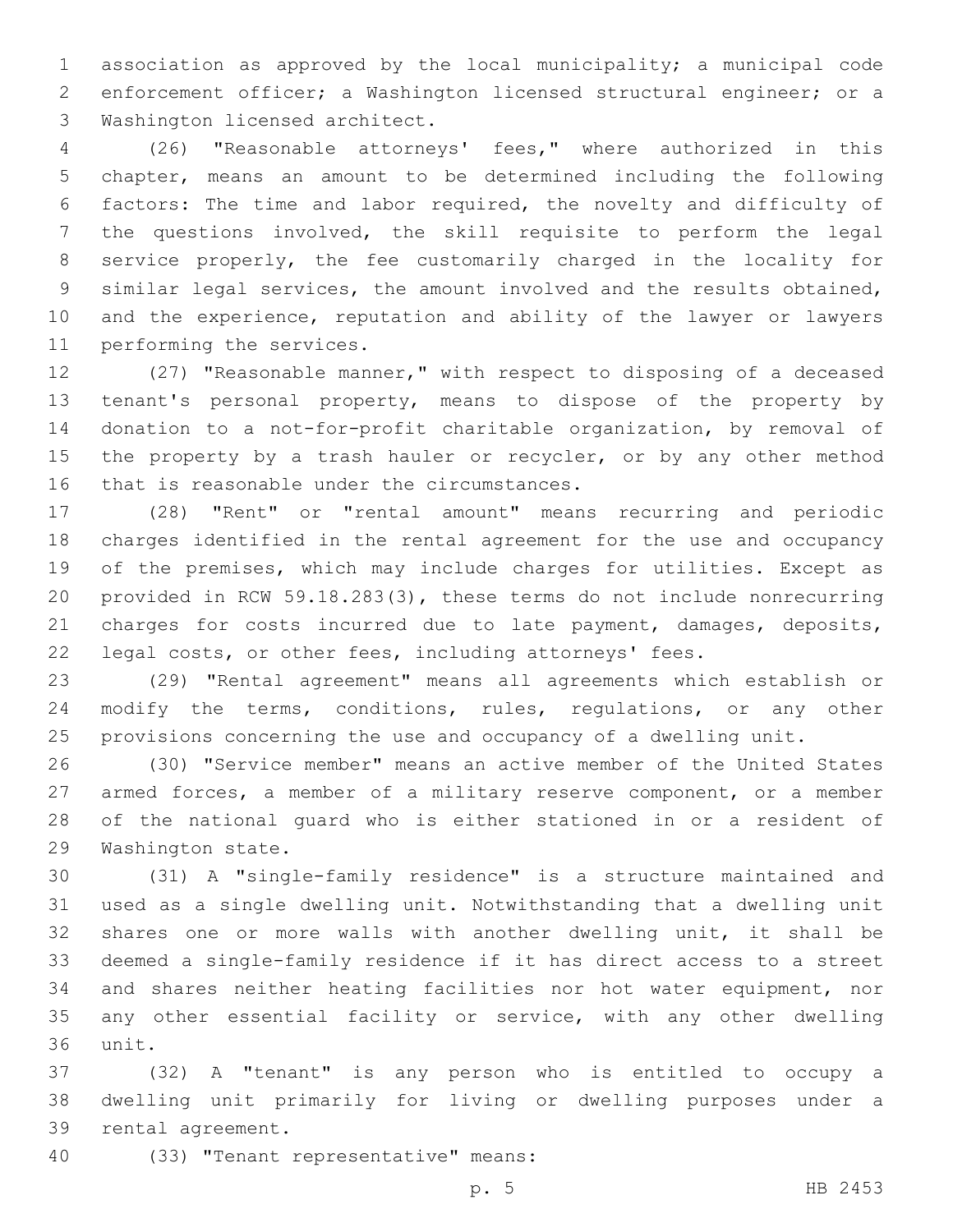(a) A personal representative of a deceased tenant's estate if 2 known to the landlord;

 (b) If the landlord has no knowledge that a personal representative has been appointed for the deceased tenant's estate, a person claiming to be a successor of the deceased tenant who has provided the landlord with proof of death and an affidavit made by 7 the person that meets the requirements of RCW 11.62.010(2);

 (c) In the absence of a personal representative under (a) of this subsection or a person claiming to be a successor under (b) of this 10 subsection, a designated person; or

 (d) In the absence of a personal representative under (a) of this subsection, a person claiming to be a successor under (b) of this subsection, or a designated person under (c) of this subsection, any person who provides the landlord with reasonable evidence that he or she is a successor of the deceased tenant as defined in RCW 11.62.005. The landlord has no obligation to identify all of the 17 deceased tenant's successors.

 (34) "Tenant screening" means using a consumer report or other information about a prospective tenant in deciding whether to make or accept an offer for residential rental property to or from a 21 prospective tenant.

 (35) "Tenant screening report" means a consumer report as defined in RCW 19.182.010 and any other information collected by a tenant 24 screening service.

 (36) "Immediate family" includes domestic partner, spouse, 26 parents, grandparents, children, siblings, and in-laws.

 (37) "Subsidized housing" refers to housing in receipt of government-sponsored assistance aimed towards alleviating housing costs and expenses for people with low to moderate incomes. "Subsidized housing" includes housing financed under low-income housing tax credit programs.

 (38) "Transitional housing" means housing units owned, operated, or managed by a nonprofit organization or governmental entity in which supportive services are provided to individuals and families that were formerly homeless, with the intent to stabilize them and move them to permanent housing within a period of not more than twenty-four months, or longer if the program is limited to tenants within a specified age range or the program is intended for tenants in need of time to complete and transition from educational or training or service programs.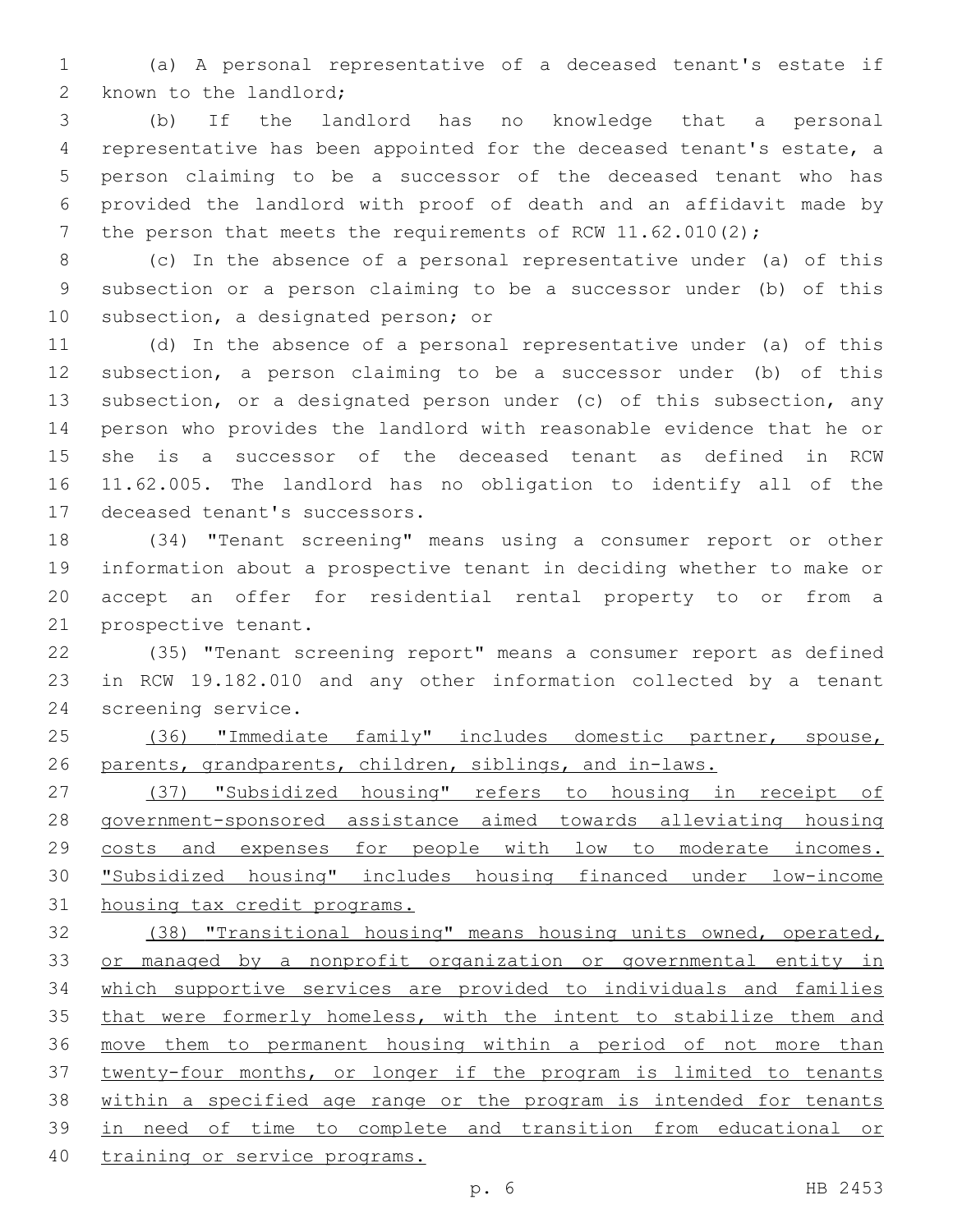NEW SECTION. **Sec. 2.** A new section is added to chapter 59.18 2 RCW to read as follows:

 (1) A landlord may not evict, refuse to renew, or terminate any tenancy subject to this chapter except for the following causes enumerated herein. The following reasons listed in this subsection, and no others, constitute cause under this chapter:

 (a) The tenant continues in possession in person or by subtenant after a default in the payment of rent, and after written notice requiring, in the alternative, the payment of the rent or the surrender of the detained premises has remained uncomplied with for the period set forth in RCW 59.12.030(3) for tenants subject to this chapter. The written notice may be served at any time after the rent 13 becomes due;

 (b) The tenant continues in possession after substantial breach of a material program requirement of subsidized housing, material term subscribed to by the tenant within the lease or rental agreement, or a tenant obligation imposed by law, other than one for monetary damages, and after the landlord has served written notice specifying the acts or omissions constituting the breach and requiring, in the alternative, that the breach be remedied or the rental agreement will terminate, and the breach has not been adequately remedied by the date specified in the notice, which date shall be at least ten days after service of the notice;

 (c) The tenant continues in possession after having received three days' written notice to quit after he or she commits or permits waste or nuisance upon the premises, unlawful activity that affects the use and enjoyment of the premises, or other substantial or repeated interference with the use and enjoyment of the premises by 29 the landlord or neighbors of the tenant;

 (d) The tenant continues in possession after the owner of a residential building in good faith seeks possession so that the owner or his or her immediate family may occupy the unit as that person's principal residence and no substantially equivalent unit is vacant and available to house the owner or his or her immediate family in the same building, and the owner has given at least ninety days' advance written notice of the date the tenant's possession is to end. There is a rebuttable presumption that the owner did not act in good faith if the owner or immediate family fails to occupy the unit as a principal residence for at least sixty consecutive days during the ninety days immediately after the tenant vacated the unit pursuant to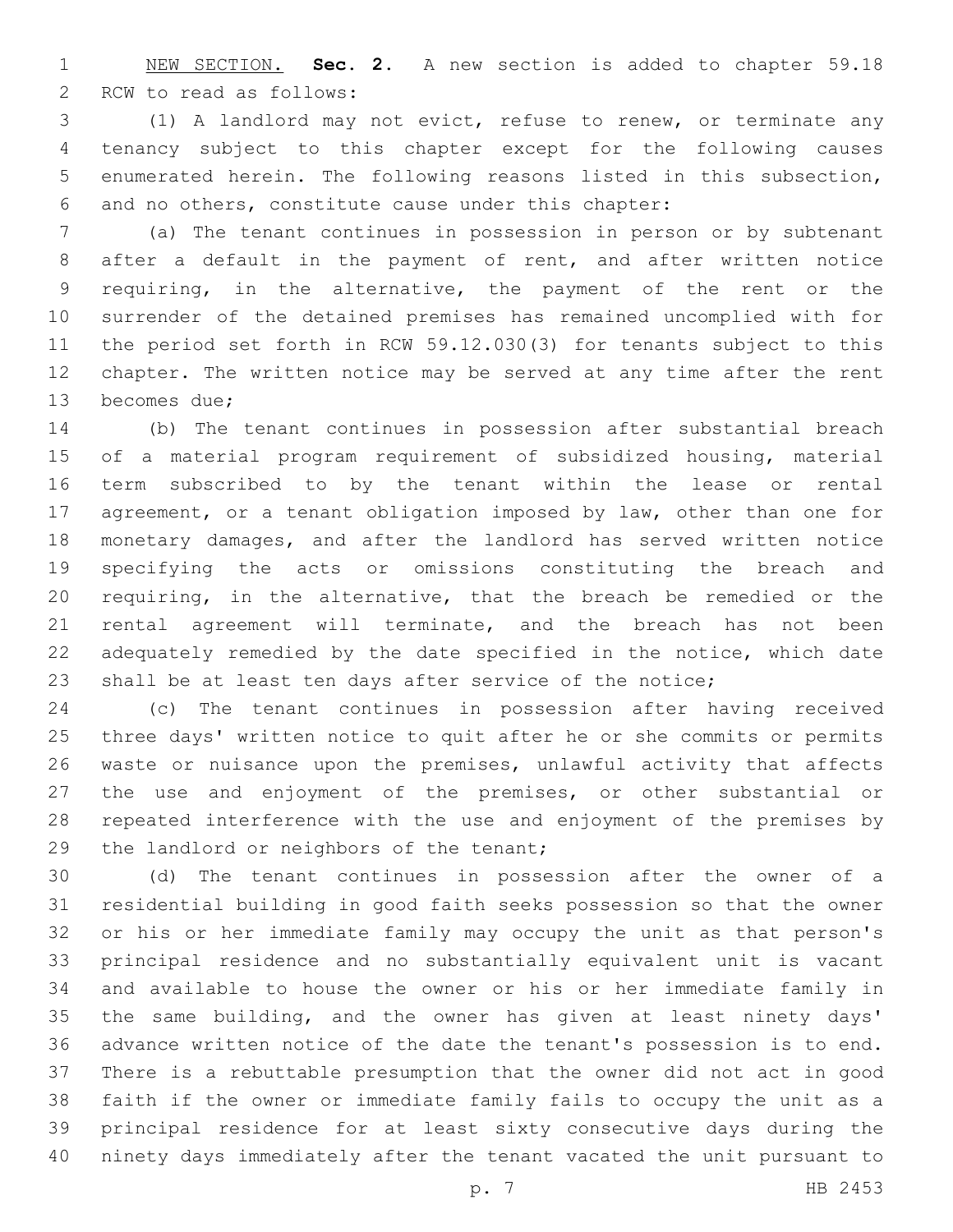a notice of termination or eviction using this subsection (1)(d) as 2 the cause for eviction;

 (e) The tenant continues in possession after the owner elects to withdraw the premises from the rental market, including to pursue a conversion pursuant to RCW 64.34.440, and after the owner has given at least one hundred twenty days' advance written notice of the date 7 the tenant's possession is to end;

 (f) The tenant continues in possession of the premises after the landlord serves the tenant with one hundred twenty days' advance 10 written notice pursuant to RCW 59.18.200 $(2)(c)$ ;

 (g) The tenant continues in possession, after the landlord has served thirty days' advance written notice that: (i) The premises has been certified or condemned as uninhabitable by a local agency charged with the authority to issue such an order; (ii) continued habitation of the premises would subject the landlord to civil or criminal penalties; and (iii) it is economically unfeasible to restore the premises to a habitable condition. However, if the terms of the local agency's order do not allow the landlord to provide thirty days' advance written notice, the landlord shall provide as much advance written notice as is possible and still comply with the 21 order;

 (h) The tenant continues in possession after an owner or lessor, with whom the tenant shares the dwelling unit or access to a common kitchen or bathroom area, has served a twenty-day notice to quit or 25 vacate prior to the end of the rental term or, if a periodic tenancy, 26 the end of the rental period;

 (i) The tenant continues in possession after the expiration of a rental agreement without signing a proposed new rental agreement proffered by the landlord; provided, that the landlord proffered the proposed new rental agreement at least thirty and no more than ninety days prior to the expiration of the current rental agreement and that any new terms and conditions of the proposed new rental agreement are reasonable. This subsection (1)(i) shall not apply to tenants whose 34 tenancies are or have become month-to-month;

 (j) The tenant continues in possession after having received a twenty-day notice to quit due to chronic, harmful, and unjustified 37 failure to pay rent. For purposes of this subsection (1)(j), "harmful" includes instances in which the landlord has commenced multiple unlawful detainer actions against the tenant for failure to 40 pay rent within a short period of time;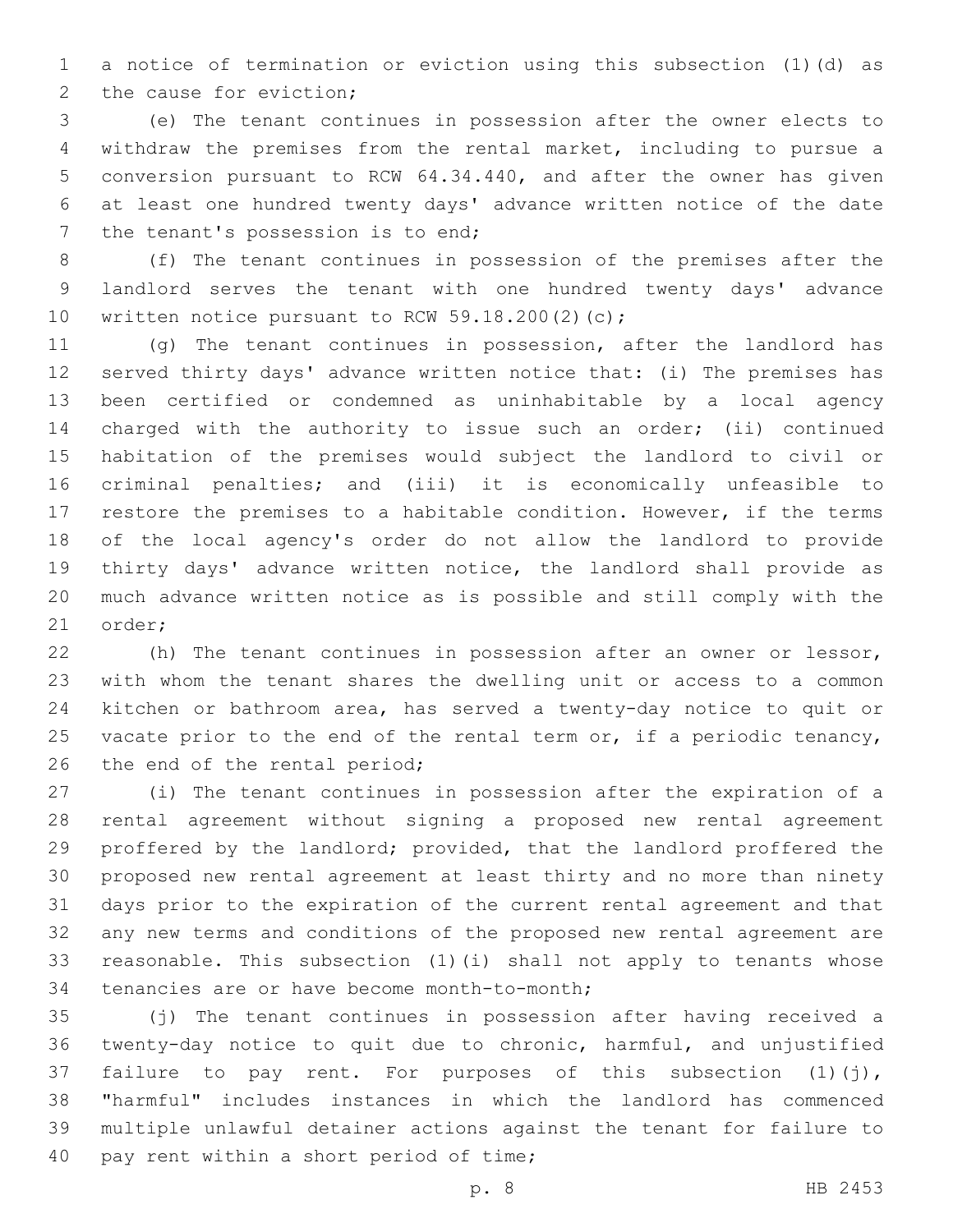(k) The tenant continues in possession of a dwelling unit in transitional housing after having received a thirty-day notice to vacate in advance of the expiration of the program, the tenant has aged out of the program, or the tenant has completed an educational or training or service program and is no longer eligible to participate. Nothing in this subsection (1)(k) shall be construed to prohibit the termination of a tenancy in transitional housing for any 8 of the other causes specified in this subsection;

 (l) The tenant continues in possession after having received a thirty-day notice to quit due to the tenant having intentionally and knowingly misrepresented material information on the tenant's application at the inception of the tenancy. However, the landlord may only seek termination under this subsection (1)(l) if the misrepresentation makes the tenant ineligible for a program or 15 subsidy under which the dwelling unit is operated;

 (m) The tenant continues in possession after having received a sixty-day notice to quit for other good cause prior to the termination of the period or rental agreement and such cause constitutes a legitimate economic or business reason not covered or related to a basis for termination enumerated under this subsection. Where the landlord relies on this basis for termination of the tenancy, the court may stay any writ of restitution for up to sixty additional days for good cause shown, including difficulty procuring alternative housing. The court shall condition such a stay upon the tenant's continued payment of rent during the stay period. Upon 26 granting such a stay, the court shall award court costs and fees as 27 allowed under this chapter.

 (2)(a) Where a tenant has permanently vacated due to voluntary or involuntary events, other than by termination by the landlord, a landlord shall serve the notice set forth in (b) of this subsection upon any remaining occupants, if such occupants: (i) Had coresided with the tenant prior to and up to the time the tenant permanently vacated the unit; and (ii) had the landlord's approval.

 (b) The landlord shall serve a fifteen-day notice upon any remaining occupants offering to allow the occupants to continue the tenancy on the same terms and conditions afforded the tenant who vacated. An occupant may accept by either tendering all rent owing or signing an agreement to continue the rental agreement. Upon failure 39 of an occupant to accept the offer and continue the tenancy, the landlord may commence an unlawful detainer action under this chapter.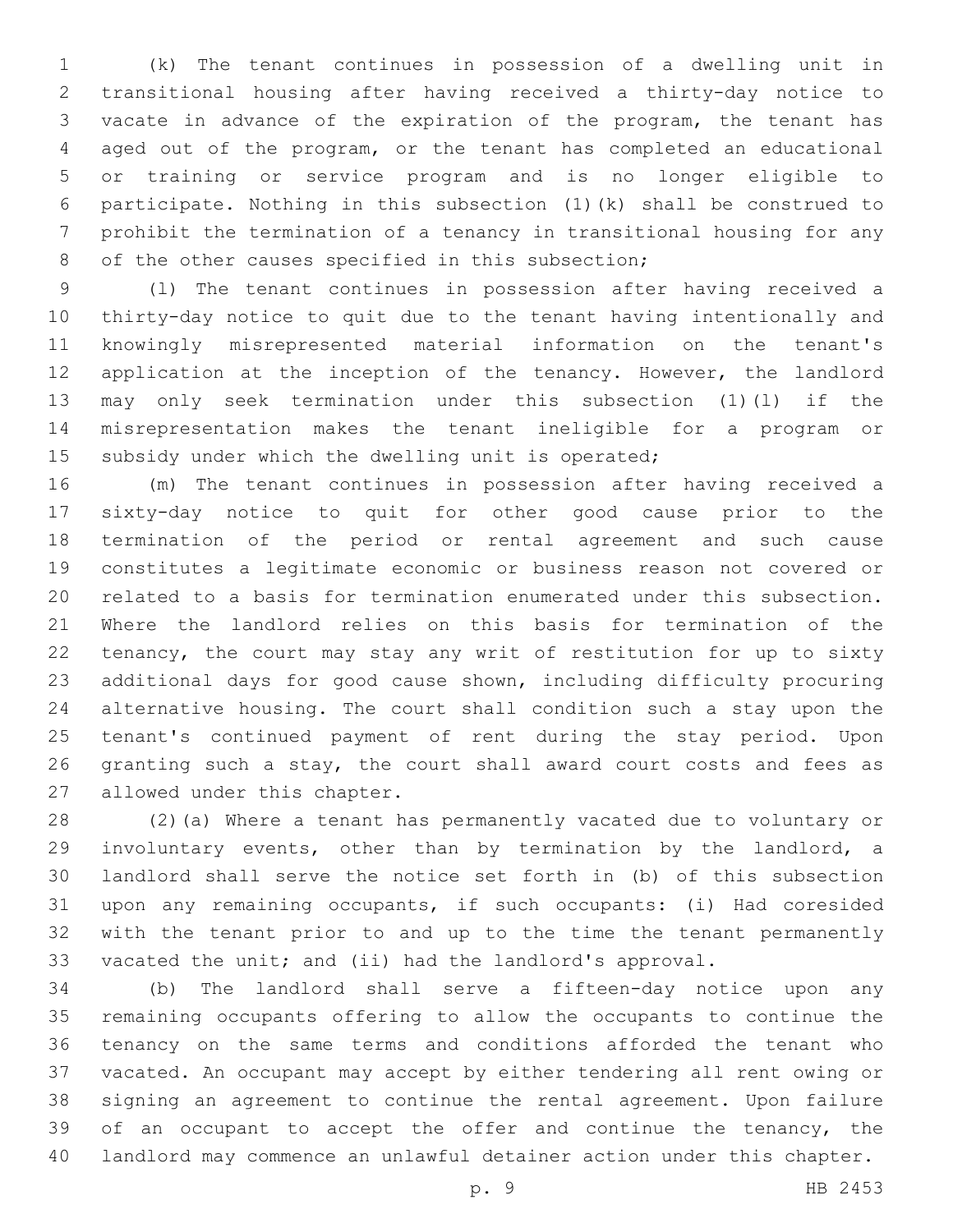(c) A landlord shall not unreasonably withhold approval from any potential occupant so as to prevent the occupant from coresiding in the unit with the tenant's permission, and shall approve or disapprove on the same basis that the landlord approves or disapproves of any new tenant. Where the tenant seeks to coreside with a potential occupant in order that the tenant may provide care to the potential occupant due to the potential occupant's disability, the landlord shall not consider the potential occupant's income and credit in isolation but shall consider the total household composition, including the total household income and credit criteria of the household, when assessing the potential occupant's eligibility to coreside in the unit. However, nothing in this subsection (2)(c) shall prevent a landlord from denying coresidency to a potential occupant where it would violate applicable occupancy standards as set 15 forth by state or local law.

 (d) This subsection does not apply to tenants residing in 17 subsidized housing.

 (3) A landlord acting in bad faith in violation of this section shall be held liable in a civil action up to four and one-half times the monthly rent of the real property at issue, as well as court 21 costs and reasonable attorneys' fees.

 (4) Nothing in subsection (1)(d), (e), or (f) of this section permits a landlord to terminate a fixed term tenancy before the 24 completion of the term.

 (5) All written notices required under subsection (1) of this 26 section must:

(a) Be served in a manner consistent with RCW 59.12.040; and

 (b) Identify the facts and circumstances that support the cause or causes with enough specificity so as to enable the tenant to respond and prepare a defense. With respect to any incidents alleged, and to the extent this information is known and available to the landlord at the time of the issuance of the notice, a notice must reasonably identify the evidence the landlord will rely upon to establish the cause or causes specified in the notice. The landlord shall be allowed to present other evidence regarding the allegations within the notice where such evidence was unknown or unavailable at the time of the issuance of the notice. The landlord shall not be required to present all the evidence cited within the notice or to 39 press all the causes alleged in the notice.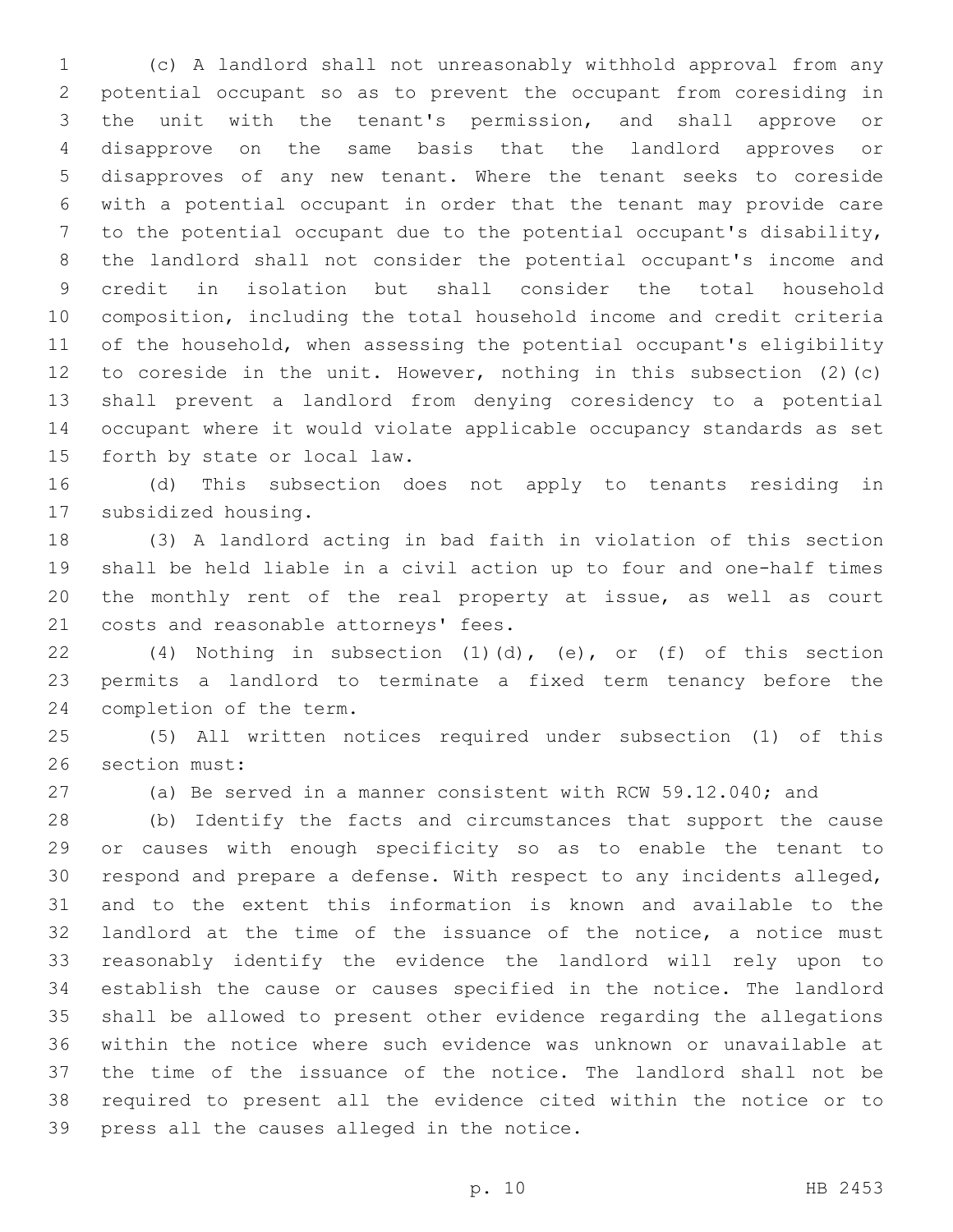**Sec. 3.** RCW 59.18.200 and 2019 c 339 s 1 and 2019 c 23 s 2 are 2 each reenacted and amended to read as follows:

 (1)(a) When premises are rented for an indefinite time, with monthly or other periodic rent reserved, such tenancy shall be construed to be a tenancy from month to month, or from period to period on which rent is payable, and shall be terminated by written notice of twenty days or more, preceding the end of any of the months 8 or periods of tenancy, given by ((either party)) the tenant to the 9 ((other)) landlord.

 (b) Any tenant who is a member of the armed forces, including the national guard and armed forces reserves, or that tenant's spouse or dependent, may terminate a rental agreement with less than twenty days' written notice if the tenant receives permanent change of station or deployment orders that do not allow a twenty-day written 15 notice.

 (2)(a) Whenever a landlord plans to change to a policy of excluding children, the landlord shall give a written notice to a tenant at least ninety days before termination of the tenancy to effectuate such change in policy. Such ninety-day notice shall be in lieu of the notice required by subsection (1) of this section. However, if after giving the ninety-day notice the change in policy is delayed, the notice requirements of subsection (1) of this section 23 shall apply unless waived by the tenant.

 (b) Whenever a landlord plans to change any apartment or apartments to a condominium form of ownership, the landlord shall provide a written notice to a tenant at least one hundred twenty days before termination of the tenancy, in compliance with RCW 28 64.34.440(1), to effectuate such change. The one hundred twenty-day notice is in lieu of the notice required in subsection (1) of this section. However, if after providing the one hundred twenty-day notice the change to a condominium form of ownership is delayed, the notice requirements in subsection (1) of this section apply unless 33 waived by the tenant.

 (c)(i) Whenever a landlord plans to demolish or substantially rehabilitate premises or plans a change of use of premises, the landlord shall provide a written notice to a tenant at least one hundred twenty days before termination of the tenancy. This subsection (2)(c)(i) does not apply to jurisdictions that have created a relocation assistance program under RCW 59.18.440 and otherwise provide one hundred twenty days' notice.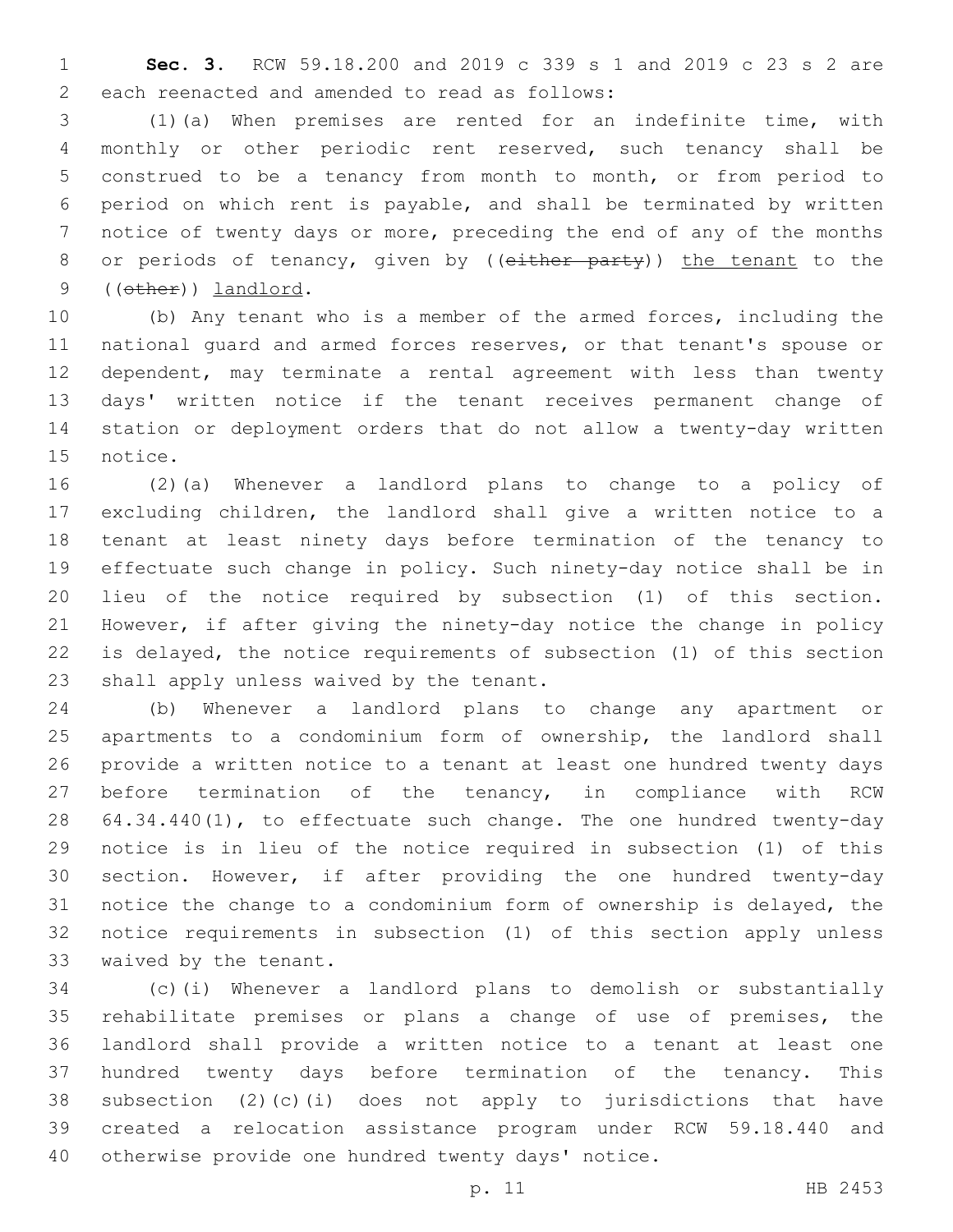(ii) For purposes of this subsection (2)(c):1

 (A) "Assisted housing development" means a multifamily rental housing development that either receives government assistance and is defined as federally assisted housing in RCW 59.28.020, or that receives other federal, state, or local government assistance and is 6 subject to use restrictions.

 (B) "Change of use" means: (I) Conversion of any premises from a residential use to a nonresidential use that results in the displacement of an existing tenant; (II) conversion from one type of residential use to another type of residential use that results in the displacement of an existing tenant, such as conversion to a retirement home, emergency shelter, or transient hotel; or (III) conversion following removal of use restrictions from an assisted housing development that results in the displacement of an existing tenant: PROVIDED, That displacement of an existing tenant in order that the owner or a member of the owner's immediate family may occupy 17 the premises does not constitute a change of use.

 (C) "Demolish" means the destruction of premises or the relocation of premises to another site that results in the 20 displacement of an existing tenant.

 (D) "Substantially rehabilitate" means extensive structural repair or extensive remodeling of premises that requires a permit such as a building, electrical, plumbing, or mechanical permit, and that results in the displacement of an existing tenant.

 (3) A person in violation of subsection (2)(c)(i) of this section may be held liable in a civil action up to three times the monthly rent of the real property at issue. The prevailing party may also recover court costs and reasonable attorneys' fees.

 **Sec. 4.** RCW 59.18.220 and 2019 c 23 s 3 are each amended to read as follows:30

 (((1) In all cases where premises are rented for a specified 32 time, by express or implied contract, the tenancy shall be deemed terminated at the end of such specified time.

 $(2)$ )) Any tenant who is a member of the armed forces, including the national guard and armed forces reserves, or that tenant's spouse or dependent, may terminate a tenancy for a specified time if the tenant receives permanent change of station or deployment orders. Before terminating the tenancy, the tenant, or that tenant's spouse or dependent, shall provide written notice of twenty days or more to

p. 12 HB 2453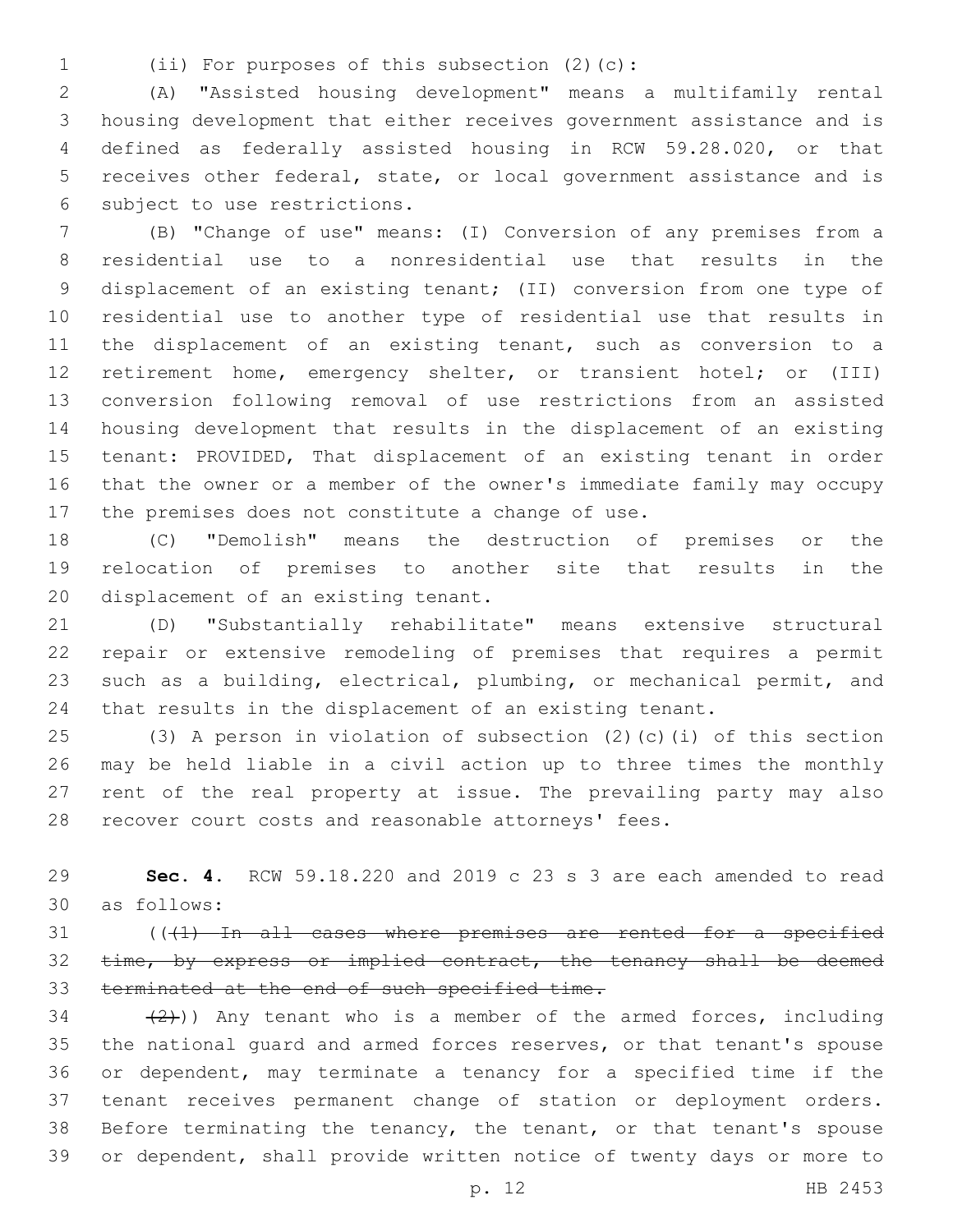the landlord, which notice shall include a copy of the official military orders or a signed letter from the service member's commanding officer confirming any of the following criteria are met:

 (( $(a+)$ )) <u>(1)</u> The service member is required, pursuant to a permanent change of station orders, to move thirty-five miles or more 6 from the location of the rental premises;

7 (((b)) (2) The service member is prematurely or involuntarily 8 discharged or released from active duty;

 $((+e))$   $(3)$  The service member is released from active duty after having leased the rental premises while on active duty status and the rental premises is thirty-five miles or more from the service member's home of record prior to entering active duty;

13 (((d)) (4) After entering into a rental agreement, the commanding officer directs the service member to move into government 15 provided housing;

16 (((e)) (5) The service member receives temporary duty orders, temporary change of station orders, or active duty orders to an area thirty-five miles or more from the location of the rental premises, provided such orders are for a period not less than ninety days; or

 $((\text{#}))$  (6) The service member has leased the property, but prior to taking possession of the rental premises, receives change of station orders to an area that is thirty-five miles or more from the 23 location of the rental premises.

 **Sec. 5.** RCW 59.18.250 and 2010 c 8 s 19026 are each amended to 25 read as follows:

 Initiation by the landlord of any action listed in RCW 59.18.240 within ninety days after a good faith and lawful act by the tenant as enumerated in RCW 59.18.240, or within ninety days after any inspection or proceeding of a governmental agency resulting from such act, shall create a rebuttable presumption affecting the burden of proof, that the action is a reprisal or retaliatory action against the tenant: PROVIDED, ((That if at the time the landlord gives notice of termination of tenancy pursuant to chapter 59.12 RCW the tenant is 34 in arrears in rent or in breach of any other lease or rental obligation, there is a rebuttable presumption affecting the burden of proof that the landlord's action is neither a reprisal nor 37 retaliatory action against the tenant: PROVIDED FURTHER,)) That if the court finds that the tenant made a complaint or report to a governmental authority within ninety days after notice of a proposed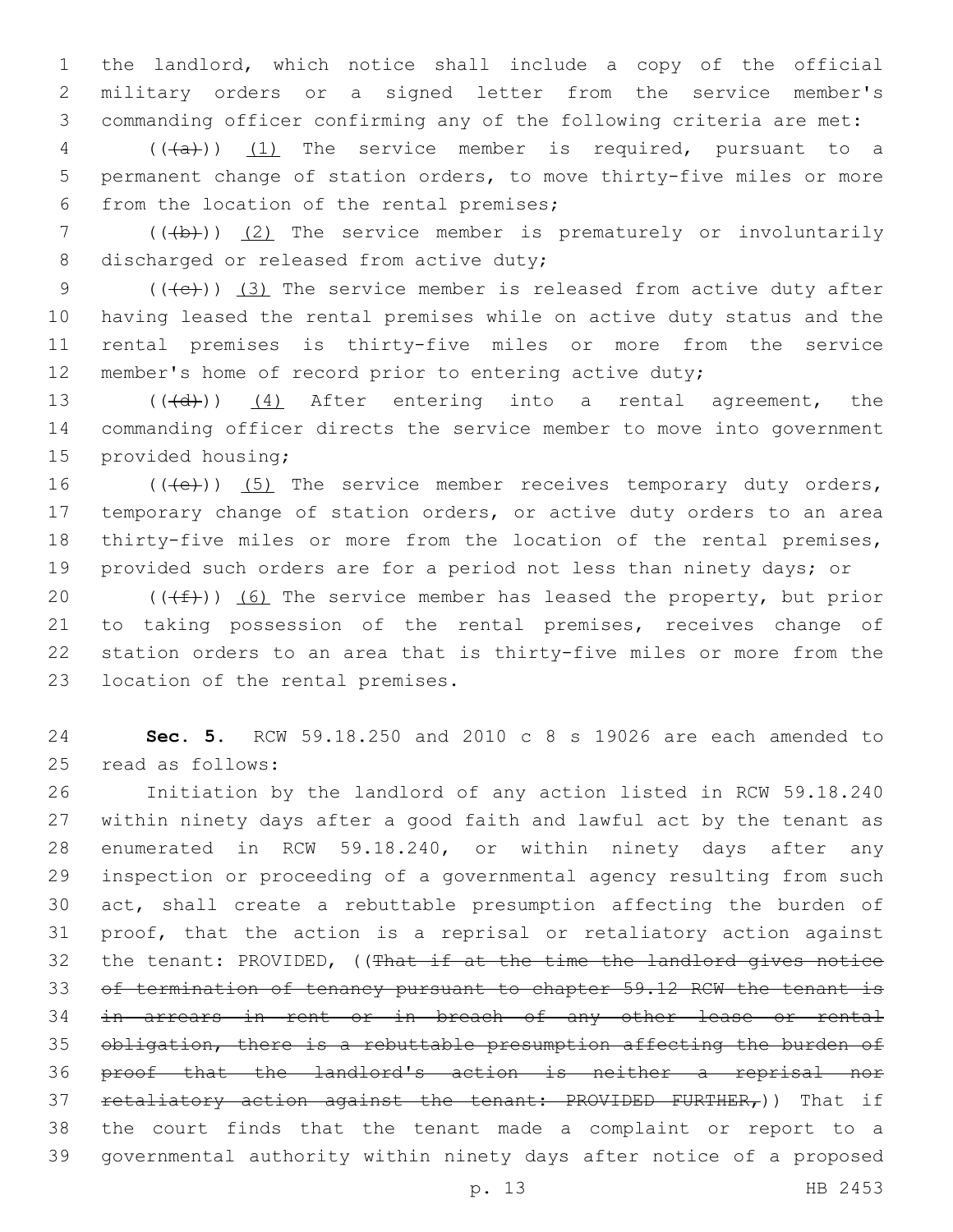increase in rent or other action in good faith by the landlord, there is a rebuttable presumption that the complaint or report was not made in good faith: PROVIDED FURTHER, That no presumption against the landlord shall arise under this section, with respect to an increase in rent, if the landlord, in a notice to the tenant of increase in rent, specifies reasonable grounds for said increase, which grounds may include a substantial increase in market value due to remedial action under this chapter: PROVIDED FURTHER, That the presumption of retaliation, with respect to an eviction, may be rebutted by evidence that it is not practical to make necessary repairs while the tenant remains in occupancy. In any action or eviction proceeding where the tenant prevails upon his or her claim or defense that the landlord has violated this section, the tenant shall be entitled to recover 14 his or her costs of suit or arbitration, including  $((a))$  reasonable 15 ((attorney's fee)) attorneys' fees, and where the landlord prevails upon his or her claim he or she shall be entitled to recover his or her costs of suit or arbitration, including ((a)) reasonable 18 ((attorney's fee: PROVIDED FURTHER, That neither party may recover attorney's fees to the extent that their legal services are provided 20 at no cost to them) attorneys' fees.

 **Sec. 6.** RCW 59.18.230 and 2011 c 132 s 11 are each amended to 22 read as follows:

 (1) Any provision of a lease or other agreement, whether oral or written, whereby any section or subsection of this chapter is waived except as provided in RCW 59.18.360 and shall be deemed against public policy and shall be unenforceable. Such unenforceability shall not affect other provisions of the agreement which can be given 28 effect without them.

(2) No rental agreement may provide that the tenant:

 (a) Agrees to waive or to forgo rights or remedies under this 31 chapter; or

 (b) Authorizes any person to confess judgment on a claim arising 33 out of the rental agreement; or

 (c) Agrees to pay the landlord's attorneys' fees, except as 35 authorized in this chapter; or

 (d) Agrees to the exculpation or limitation of any liability of the landlord arising under law or to indemnify the landlord for that 38 liability or the costs connected therewith; or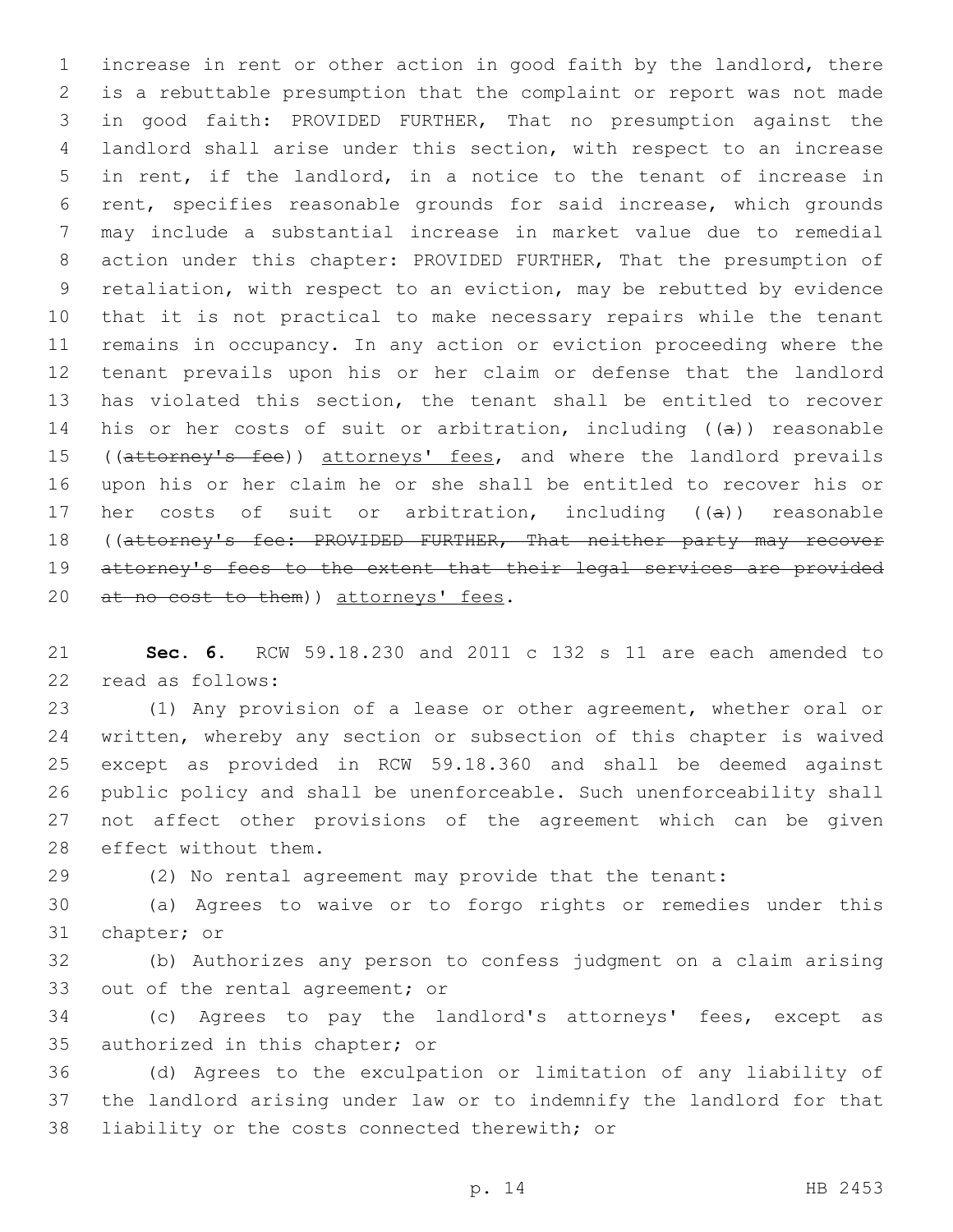(e) And landlord have agreed to a particular arbitrator at the 2 time the rental agreement is entered into.

 (3) A provision prohibited by subsection (2) of this section included in a rental agreement is unenforceable. If a landlord deliberately uses a rental agreement containing provisions known by him or her to be prohibited, the tenant may recover actual damages 7 sustained by him or her, statutory damages not to exceed ((five 8 hundred dollars)) one month's rent or treble actual damages, 9 whichever is greater, costs of suit, and reasonable attorneys' fees.

 (4) The common law right of the landlord of distress for rent is hereby abolished for property covered by this chapter. Any provision in a rental agreement creating a lien upon the personal property of the tenant or authorizing a distress for rent is null and void and of no force and effect. Any landlord who takes or detains the personal property of a tenant without the specific written consent of the tenant to such incident of taking or detention, and who, after written demand by the tenant for the return of his or her personal property, refuses to return the same promptly shall be liable to the tenant for the value of the property retained, actual damages, and if the refusal is intentional, may also be liable for damages of up to five hundred dollars per day but not to exceed five thousand dollars, for each day or part of a day that the tenant is deprived of his or her property. The prevailing party may recover his or her costs of 24 suit and a reasonable attorneys' fee.

 In any action, including actions pursuant to chapters 7.64 or 12.28 RCW, brought by a tenant or other person to recover possession of his or her personal property taken or detained by a landlord in violation of this section, the court, upon motion and after notice to the opposing parties, may waive or reduce any bond requirements where it appears to be to the satisfaction of the court that the moving party is proceeding in good faith and has, prima facie, a meritorious claim for immediate delivery or redelivery of said property.

 **Sec. 7.** RCW 61.24.060 and 2009 c 292 s 10 are each amended to 34 read as follows:

 (1) The purchaser at the trustee's sale shall be entitled to possession of the property on the twentieth day following the sale, as against the borrower and grantor under the deed of trust and anyone having an interest junior to the deed of trust, including occupants who are not tenants, who were given all of the notices to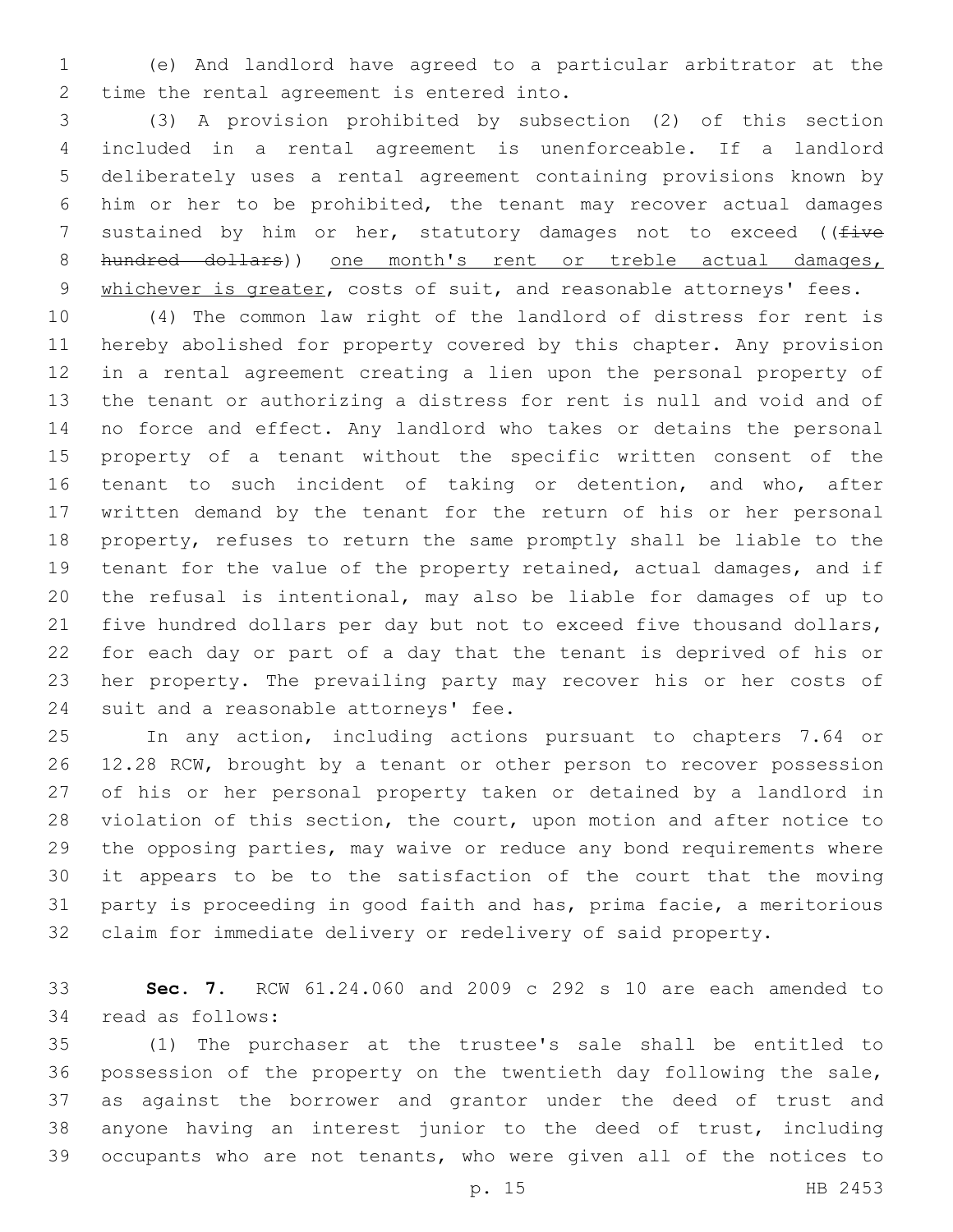which they were entitled under this chapter. The purchaser shall also have a right to the summary proceedings to obtain possession of real property provided in chapter 59.12 RCW; except that protections afforded to a tenant or an occupant pursuant to chapter 59.18 RCW 5 shall survive the trustee's sale.

 (2) If the trustee elected to foreclose the interest of any occupant or tenant, the purchaser of tenant-occupied property at the trustee's sale shall provide written notice to the occupants and tenants at the property purchased in substantially the following form:10

11 WOTICE: The property located at . . . . . was purchased at a 12 trustee's sale by  $\ldots$  . . . . on . . . . . . (date).

 1. If you are the previous owner or an occupant who is not a tenant of the property that was purchased, pursuant to RCW 61.24.060, the purchaser at the trustee's sale is entitled to possession of the 16 property on . . . . . (date), which is the twentieth day following 17 the sale.

 2. If you are a tenant or subtenant in possession of the property that was purchased, pursuant to RCW 61.24.146, the purchaser at the trustee's sale may either give you a new rental agreement OR give you a written notice to vacate the property in sixty days or more before 22 the end of the monthly rental period."

 (3) The notice required in subsection (2) of this section must be given to the property's occupants and tenants by both first-class mail and either certified or registered mail, return receipt 26 requested.

 **Sec. 8.** RCW 59.12.030 and 2019 c 356 s 2 are each amended to 28 read as follows:

 ((A)) Except as limited by section 2 of this act relating to tenancies under chapter 59.18 RCW, a tenant of real property for a term less than life is liable for unlawful detainer either:

 (1) When he or she holds over or continues in possession, in person or by subtenant, of the property or any part thereof after the expiration of the term for which it is let to him or her. When real property is leased for a specified term or period by express or implied contract, whether written or oral, the tenancy shall be terminated without notice at the expiration of the specified term or 38 period;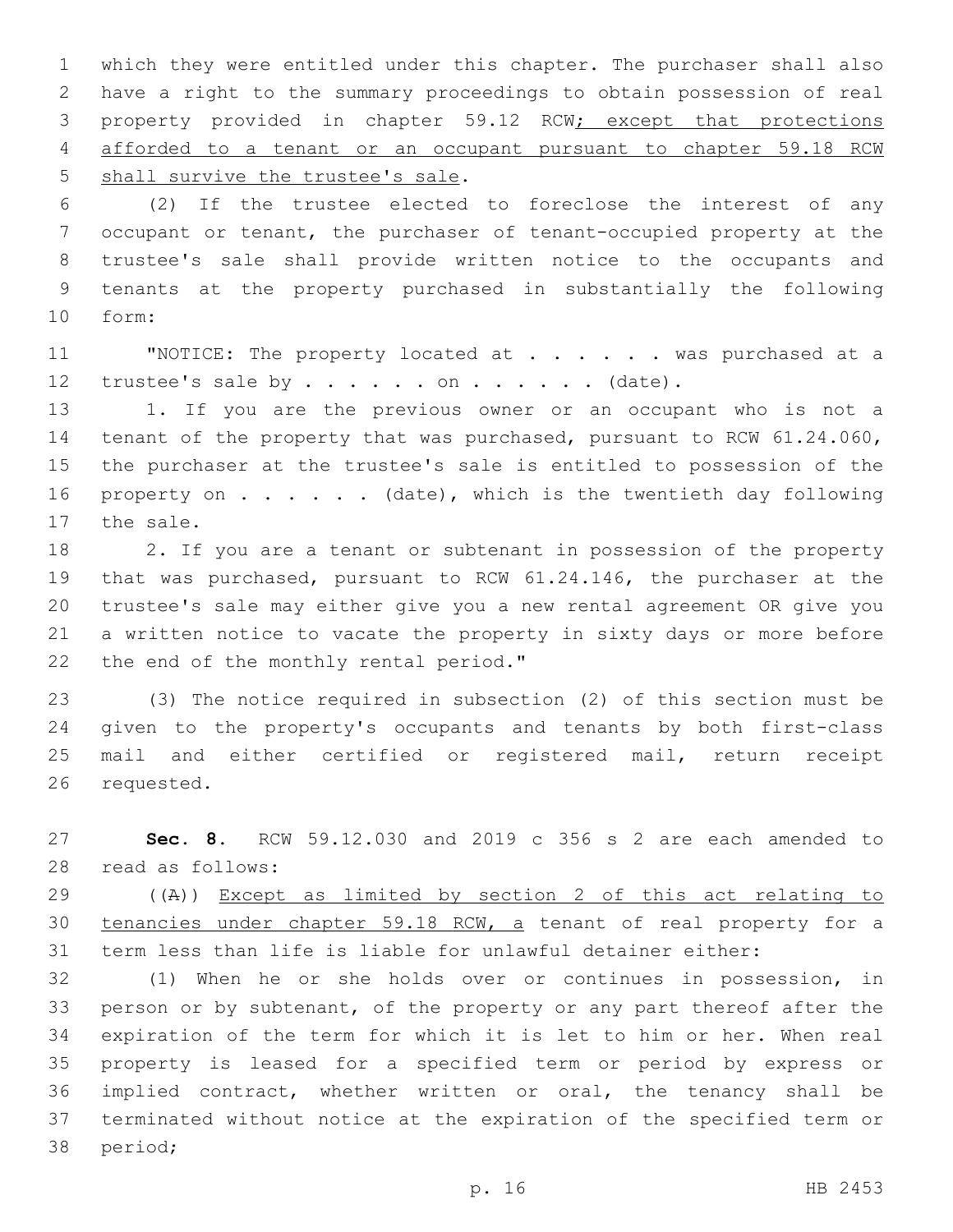(2) When he or she, having leased property for an indefinite time with monthly or other periodic rent reserved, continues in possession 3 thereof, in person or by subtenant, after the end of any such month or period, when the landlord, more than twenty days prior to the end of such month or period, has served notice (in manner in RCW 59.12.040 provided) requiring him or her to quit the premises at the 7 expiration of such month or period;

 (3) When he or she continues in possession in person or by subtenant after a default in the payment of rent, and after notice in writing requiring in the alternative the payment of the rent or the surrender of the detained premises, served (in manner in RCW 59.12.040 provided) on behalf of the person entitled to the rent upon the person owing it, has remained uncomplied with for the period of 14 three days after service, or for the period of fourteen days after service for tenancies under chapter 59.18 RCW. The notice may be served at any time after the rent becomes due. For the purposes of this subsection and as applied to tenancies under chapter 59.18 RCW, "rent" has the same meaning as defined in RCW 59.18.030;

 (4) When he or she continues in possession in person or by subtenant after a neglect or failure to keep or perform any condition or covenant of the lease or agreement under which the property is held, including any covenant not to assign or sublet, other than one for the payment of rent, and after notice in writing requiring in the alternative the performance of such condition or covenant or the surrender of the property, served (in manner in RCW 59.12.040 provided) upon him or her, and if there is a subtenant in actual possession of the premises, also upon such subtenant, shall remain uncomplied with for ten days after service thereof. Within ten days 29 after the service of such notice the tenant, or any subtenant in actual occupation of the premises, or any mortgagee of the term, or other person interested in its continuance, may perform such condition or covenant and thereby save the lease from such forfeiture. For the purposes of this subsection and as applied to tenancies under chapter 59.18 RCW, "rent" has the same meaning as 35 defined in RCW 59.18.030;

 (5) When he or she commits or permits waste upon the demised premises, or when he or she sets up or carries on thereon any unlawful business, or when he or she erects, suffers, permits, or maintains on or about the premises any nuisance, and remains in